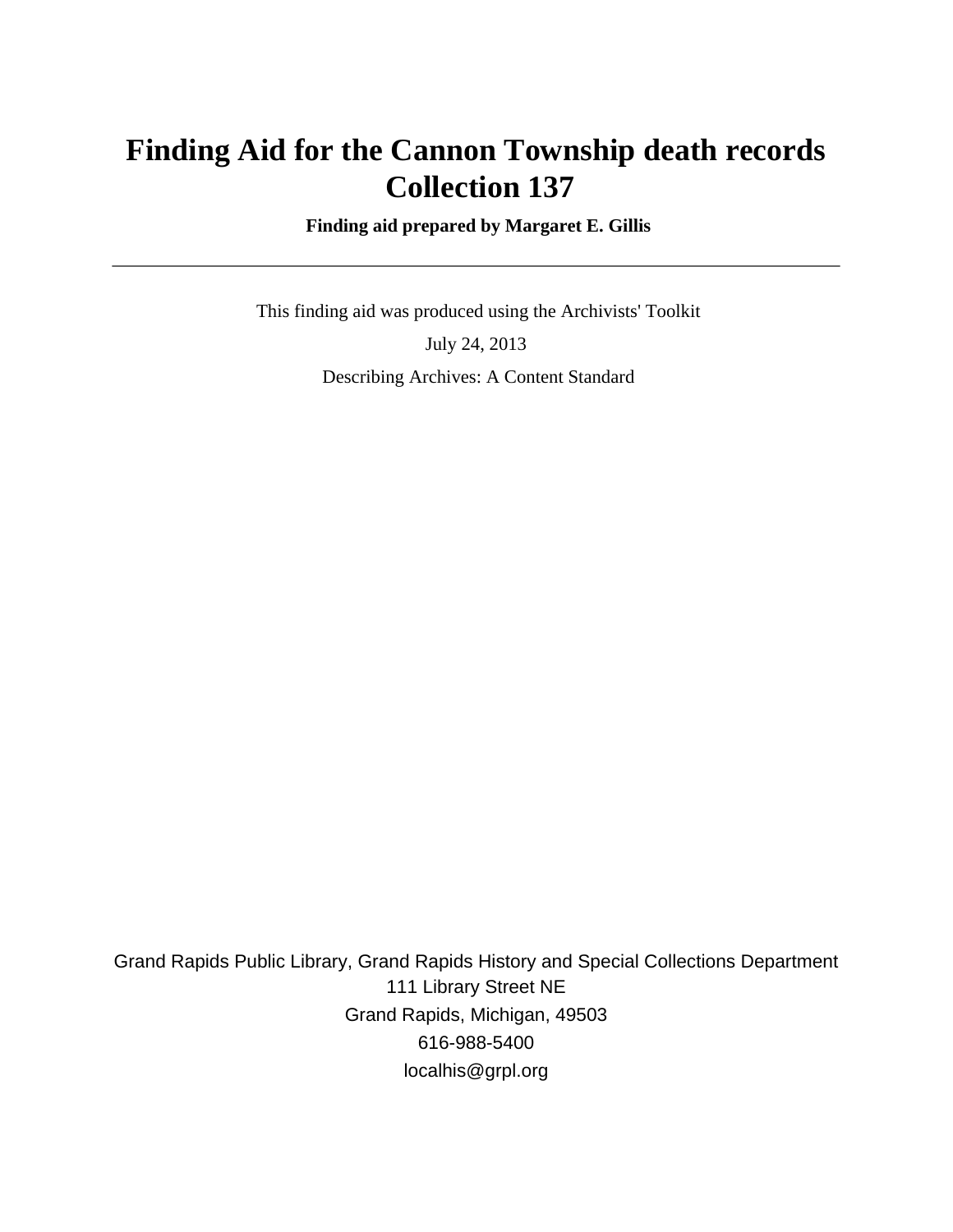## **Table of Contents**

 $\overline{\phantom{a}}$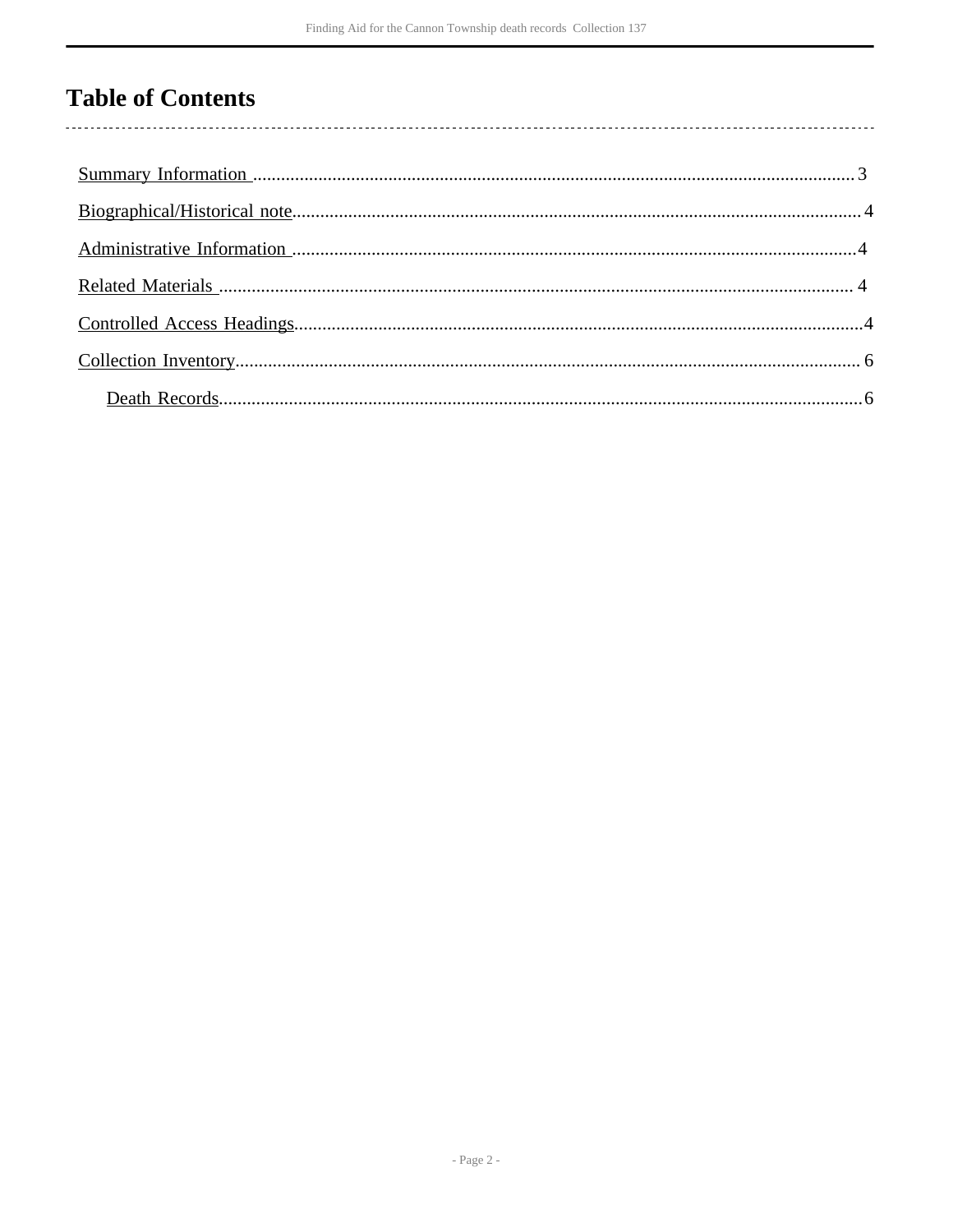# <span id="page-2-0"></span>**Summary Information**

| <b>Repository</b> | Grand Rapids Public Library, Grand Rapids History and Special<br><b>Collections Department</b>                                                                                                                                                                                                                                                                                |
|-------------------|-------------------------------------------------------------------------------------------------------------------------------------------------------------------------------------------------------------------------------------------------------------------------------------------------------------------------------------------------------------------------------|
| <b>Title</b>      | Cannon Township death records                                                                                                                                                                                                                                                                                                                                                 |
| Date [inclusive]  | 1911-1952                                                                                                                                                                                                                                                                                                                                                                     |
| <b>Extent</b>     | 0.21 Linear feet One box                                                                                                                                                                                                                                                                                                                                                      |
| Language          | English                                                                                                                                                                                                                                                                                                                                                                       |
| <b>Abstract</b>   | The Cannon Township death records consists of the unofficial death<br>records for the residents of that township from 1911-1952. The records<br>provide the name, age, sex and birth date, along with the date and cause of<br>death. The occupation, marriage status, birth place and date, undertaker,<br>and some family history area also included in all of the records. |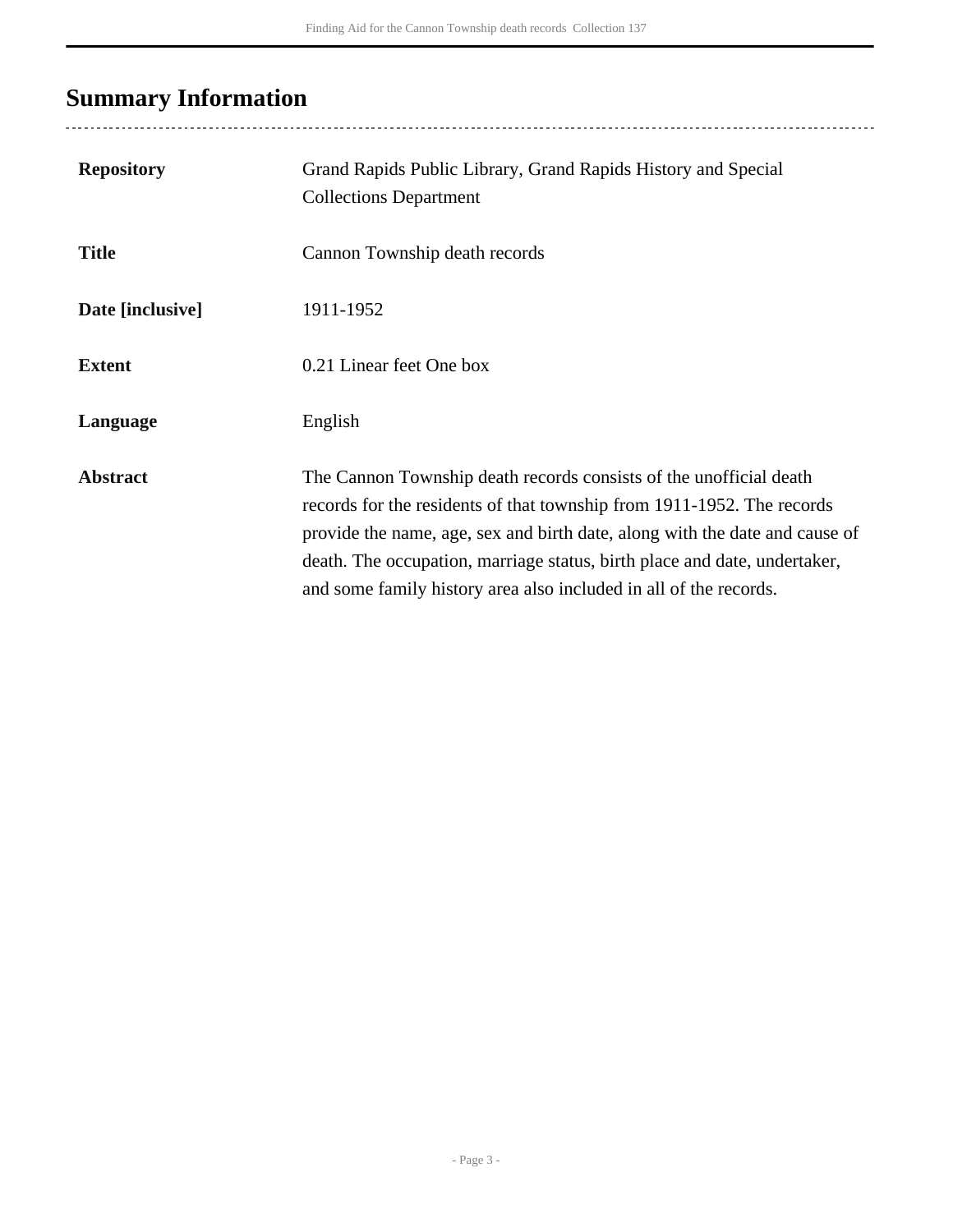## <span id="page-3-0"></span>**Biographical/Historical note**

A subunit of Kent County, Michigan until 1846, Cannon Township was part of Plainfield Township. Cannon's population at the time was near 300. The town of Cannon was first settled in 1837. As an inducement to settlers, lots were given to those who would improve them. The town was named Cannon after Le Grand Cannon, an eastern man who owned large tracts of land in the town.

### <span id="page-3-1"></span>**Administrative Information**

#### **Publication Information**

Grand Rapids Public Library, Grand Rapids History and Special Collections Department

#### **Immediate Source of Acquisition note**

Western Michigan Genealogical Society, accession number 1991.000

### <span id="page-3-2"></span>**Related Materials**

#### **Related Archival Materials note**

See also Coll. 096, the Western Michigan Genealogical Society Church Records Collection

### <span id="page-3-3"></span>**Controlled Access Headings**

#### **Genre(s)**

• government records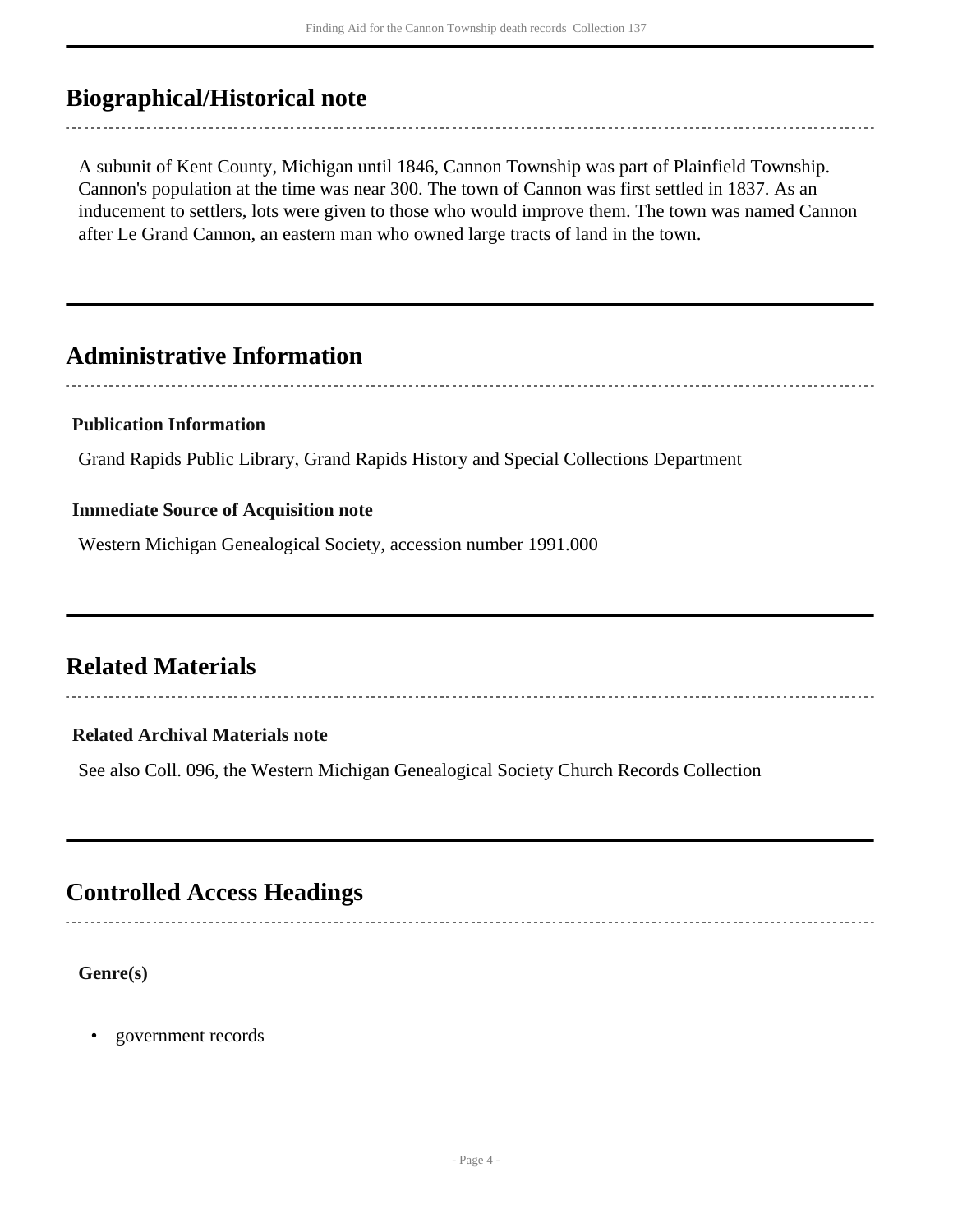#### **Geographic Name(s)**

• Kent County (Mich.) -- Genealogy

### **Subject(s)**

• Registers of birth, etc. -- Michigan -- Kent County